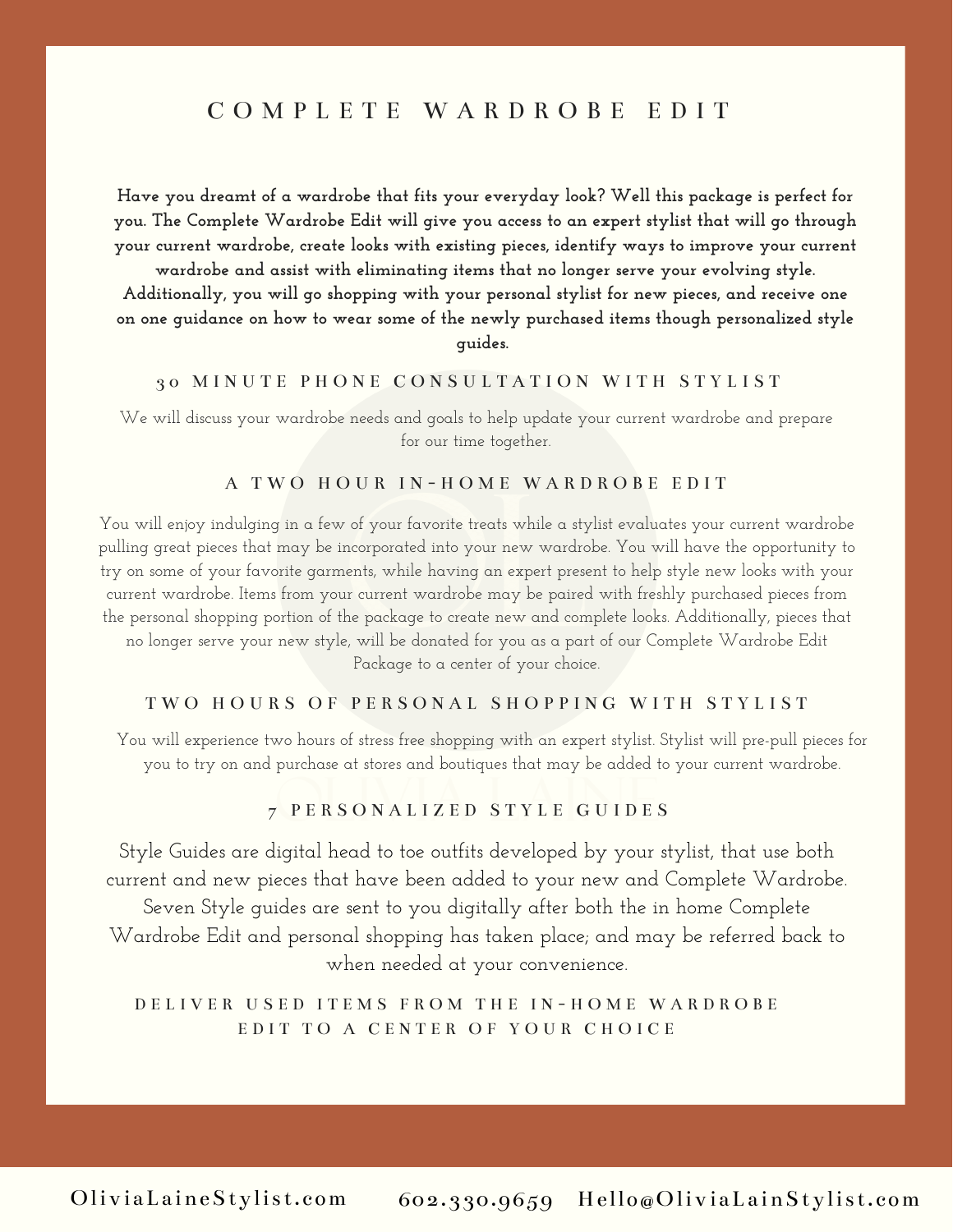# P E R S O N A L S T Y L I N G P A C K A G E

**Olivia Laine personal stylist will shop for you. Stylist will tailor your shopping experience around your specific budget and wardrobe goals. This experience will alleviate any stress or anxiety related to finding the perfect garments and creating outfits! Olivia Laine will shop prior to your arrival, and have all of your items in the dressing room awaiting you. You will not have to wander department stores or boutiques looking for the perfect items. You will simply arrive to the store and head straight to the fitting room for your experience. Together we'll evaluate pieces that work best with what is currently in your wardrobe and meets your style goals. After each Personal Shopping Experience. Olivia Laine will develop Style Guides based on your new additions, to help guide your looks from the comfort of your own home.**

#### THREE 30 MINUTE PHONE CONSULTATION WITH STYLIST

During each consultation we will discuss your wardrobe needs, updates and goals to help update your current wardrobe and prepare for our time together.

### THREE TWO HOUR PERSONAL SHOPPING E X P E R I E N C E S W I T H S T Y L I S T

You will enjoy three stress free shopping experiences with an expert stylist. Stylist will pre-pull pieces for you to try on and purchase at stores and boutiques, that may be added to your current wardrobe.

### 12 STYLE GUIDES (4 STYLE GUIDES PER PERSONAL SHOPPING EXPERIENCE)

Style Guides are digital head to toe outfits developed by your stylist that use both current and new pieces that have been added to your new and Complete Wardrobe. Four Style guides are sent to you digitally after the personal shopping has taken place, and can be referred back at your convenience.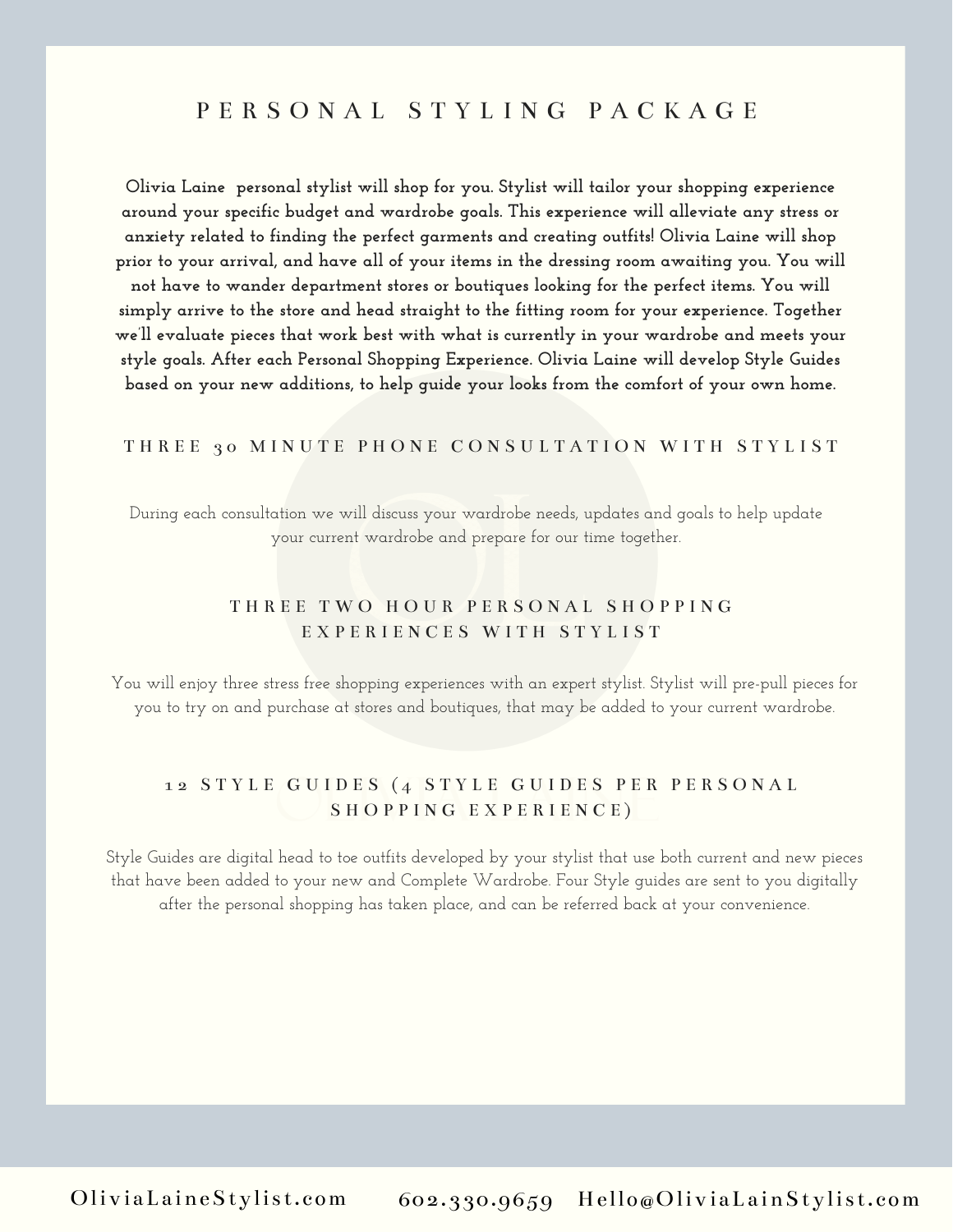# V I R T U A L S T Y L I N G P A C K A G E

### **Looking to update your wardrobe, in need of new looks for an upcoming vacation or just one outfit for a special occasion? Allow Olivia Laine to create personalized and styled looks for you virtually. We will send you suggested pieces, complete with shopping links, so you're able to purchase online stress free.**

### 45 MINUTE VIDEO CONFERENCE CALL WITH S T Y L I S T

We will discuss your wardrobe needs and goals to help develop your personal style. Additionally, we will look at 5- 10 pieces you have pre selected and discuss styling options.

### S T Y L E M O O D B O A R D

We will develop a mood board after our 45 minute video conference call. The Style Mood Board will help to identify your perfect style and inspirations for the looks we curate for you. \*client will approve style mood board prior to the virtual personal shopping

### P E R S O N A L I Z E D A N D C U S T O M S H O P P I N G L I S T P R O V I D E D

A custom shopping list of key items that may be purchased and added to your current wardrobe, based on both your video conference and approved mood board.

### V I R T U A L S H O P P I N G S E S S I O N

5 full head to toe looks will be provided for you to purchase virtually, based on the approved Style Mood Board.

#### 5 P E R S O N A L I Z E D S T Y L E G U I D E S

Style Guides are digital head to toe outfits developed by your stylist that use both current and new pieces that have been added to your new wardrobe. Five Style Guides are sent to you digitally after both the Style Mood Board and Virtual Personal Shopping Session taken place. Style guides may be referred back to when needed at your convenience.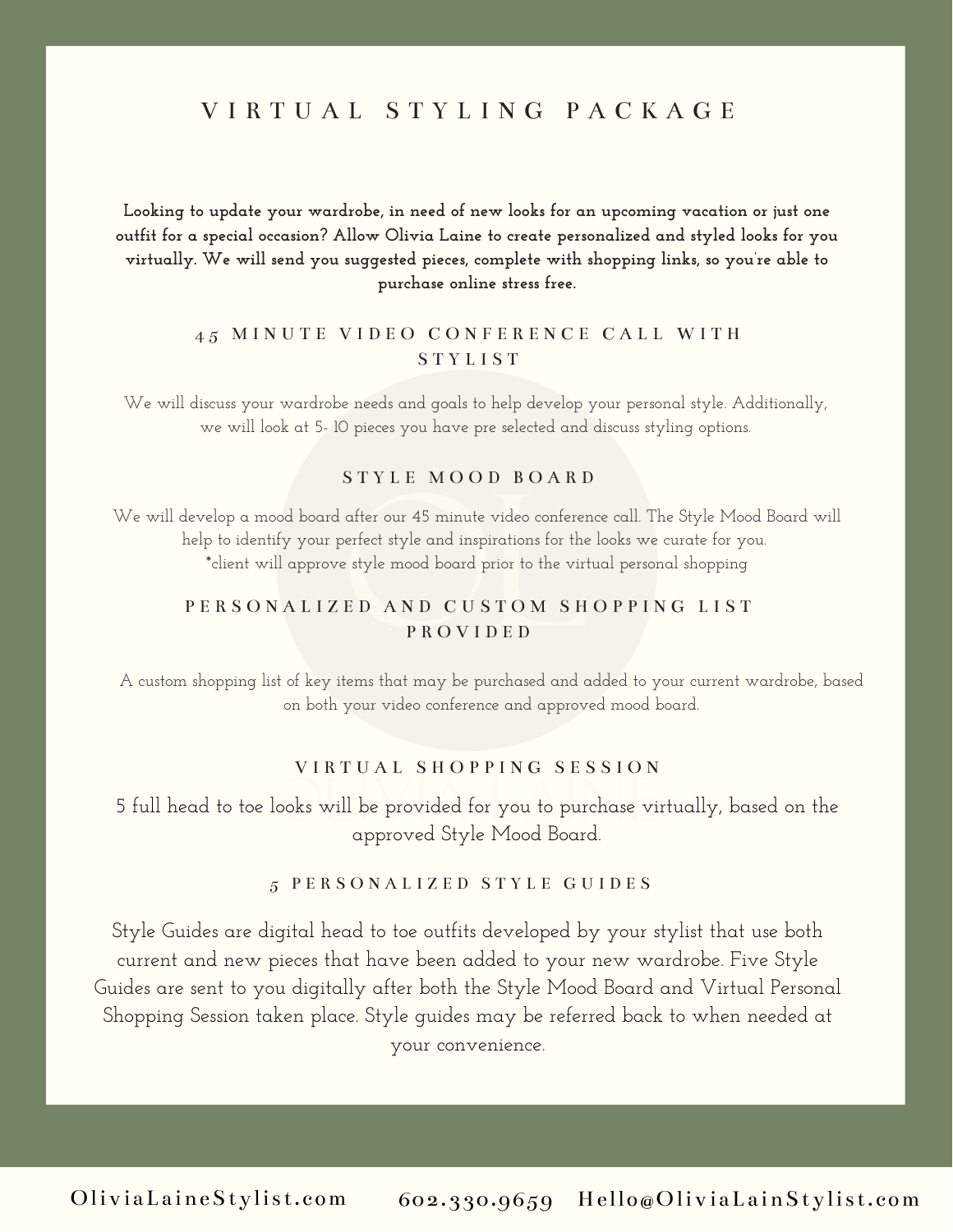# S E A S O N A L S T Y L E S U B S C R I P T I O N

**Desiring to have a seamless and polished look year long? This package is for you! This package includes four "Wardrobe Edits" (one for Spring, Summer, Fall and Winter). Additionally, you will have four personal shopping sessions along with style guides to help you all year long. Lastly, you will have two virtual styling sessions available and may be used at anytime** during the year; whether that be for a special a occasion or to add a few special pieces to your **wardrobe.**

### FOUR 30 MINUTE WARDROBE PHONE CONSULTS WITH STYLIST (SPRING/SUMMER X FALL/WINTER)

We will discuss your wardrobe needs and goals to help update your current wardrobe and prepare for the newest style season.

#### FOUR<sup>2</sup> HOUR IN-HOME WARDROBE EDIT

You will enjoy indulging in a few of your of your favorite treats, while a stylist evaluates your current wardrobe, pulling a few great pieces that may be incorporated into your new wardrobe. You will have the opportunity to try on some of your favorite garments, while having an expert present to help style new looks with your current wardrobe. Items from your current wardrobe may be paired with freshly purchased pieces from the personal shopping portion of the package, to create new and complete looks. Additionally, pieces that no longer serve your new style will be donated for you as a part of our Seasonal Style Subscription Package to a center of your choice.

### FOUR TWO HOURS OF PERSONAL SHOPPING SESSIONS WITH STYLIST ( ONE TWO HOUR PERSONAL SHOPPING SESSION PER SEASON)

Each personal shopping session will consist of a stress free shopping experience with an expert stylist. Stylist will pre-pull pieces for you to try on and purchase at stores and boutiques, that may be added to your current wardrobe.

### 2 0 P E R S O N A L I Z E D S T Y L E G U I D E S  $(5 STYLE GUIDES PER SEASON)$

Style Guides are digital head to toe outfits developed by your stylist that use both current and new pieces that have been added to your updated wardrobe. Twenty Style guides are sent to you digitally after both the in-home Wardrobe Edit and personal shopping experience has taken place, and may be referred back to when at your convenience.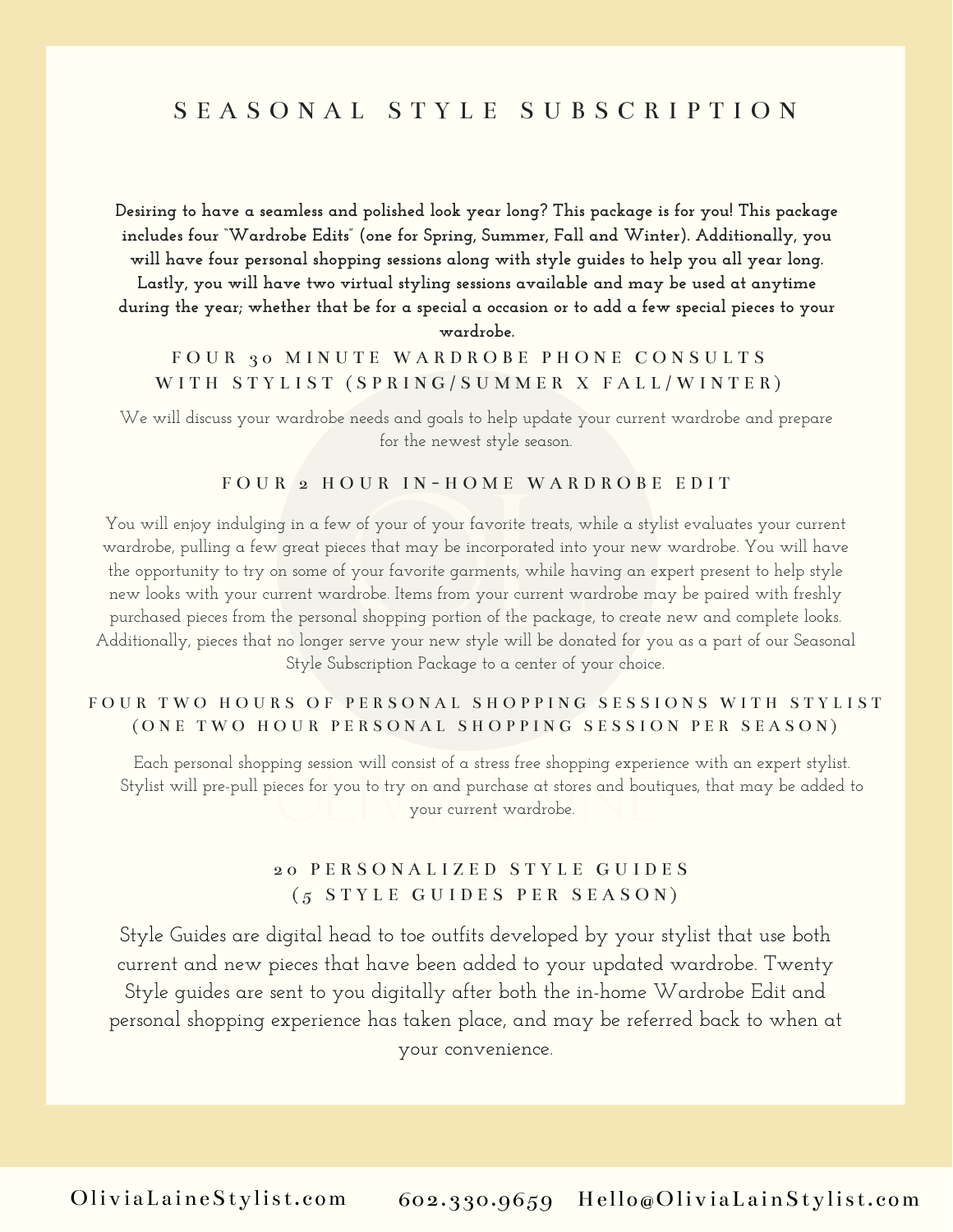# S E A S O N A L S T Y L E S U B S C R I P T I O N C O N T I N U E D

### 2 VIRTUAL EVENT/ SPECIAL OCCASION SHOPPING SESSIONS (MAY BE USED THROUGHOUT THE YEAR)

Two full head to toe looks with shopping links will be curated and provided to you for purchase virtually

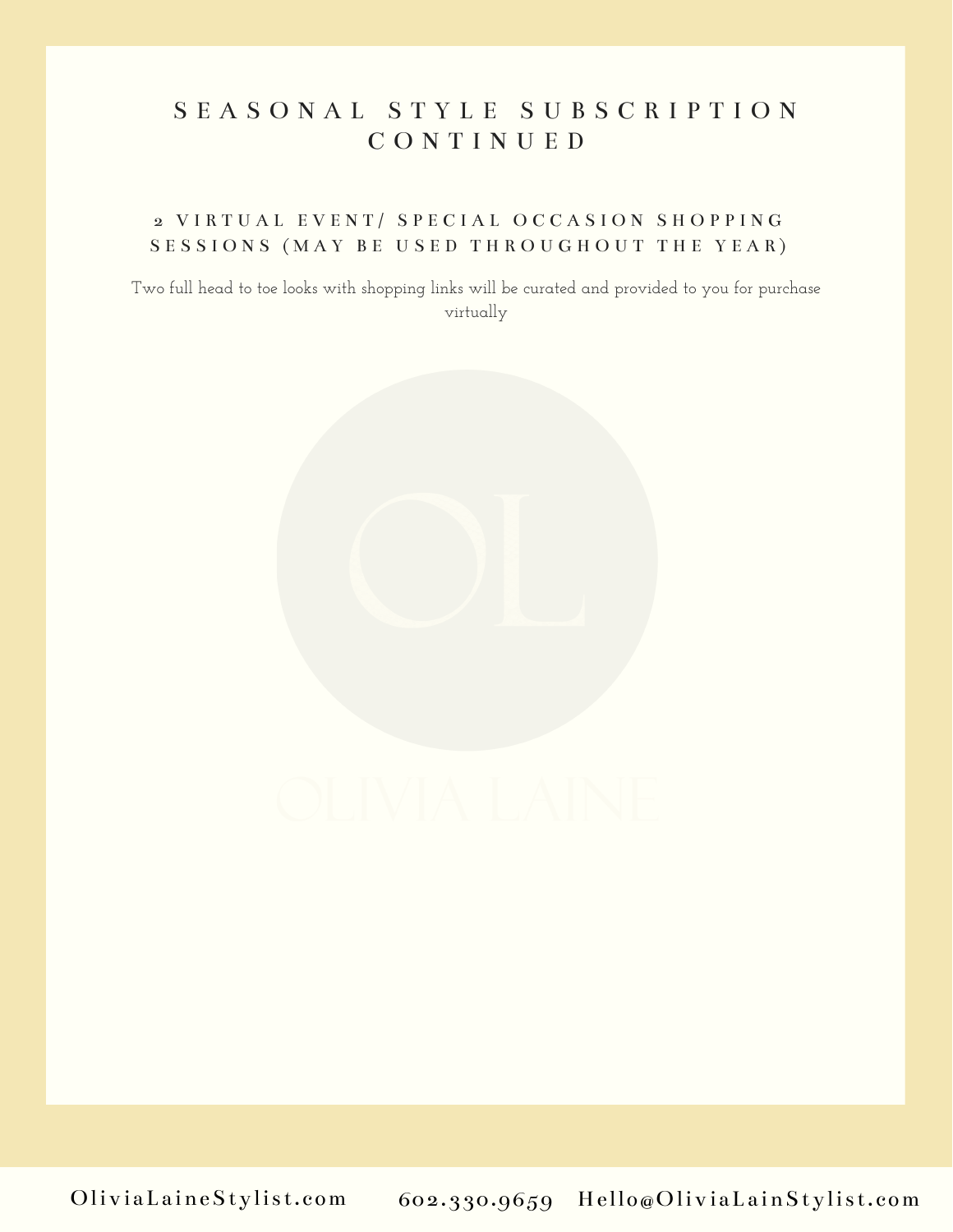# S P E C I A L O C C A S I O N S T Y L I N G

### Allow Olivia Laine to assist you on and for your special day! Stylist will create a one of a kind **look for your occasion. You will experience an individualized personal shopping experience tailored to your specific wardrobe goals and have personal assistance from Olivia Laine the day of the event to create a stress free experience.**

### 3 0 M I N U T E P H O N E C O N S U L T A T I O N W I T H S T Y L I S T

During this time we will discuss your needs and goals to help prepare for your event attire.

### S T Y L E M O O D B O A R D

We will develop a mood board after our 30 minute consultation. The Style Mood Board will help to identify your perfect style and inspirations for your event attire. \*client will approve style mood board prior to your personal shopping experience.

#### 2 HOURS OF PERSONAL SHOPPING

You will enjoy two hours of a stress free shopping experience with an expert stylist. Stylist will pre-pull pieces for you to try on and purchase, that may be used as your event attire. \*shopping budget will be discussed during the 30 minute phone consultation.

#### UP TO 2 PERSONALIZED SPECIAL OCCASION STYLE GUIDES

### Style Guides are digital head to toe outfits developed by your expert stylist, and may be referred to at your convenience.

#### DAY OF EVENT STYLING (2 HOURS)

As your stylist, we will work with you to ensure your look is seamless the day of your event. You will remain stress free as we prepare and deliver your full look to the location where you are getting ready. We will handle any last minute steaming, wardrobe mishaps and assist you as you prepare for the event.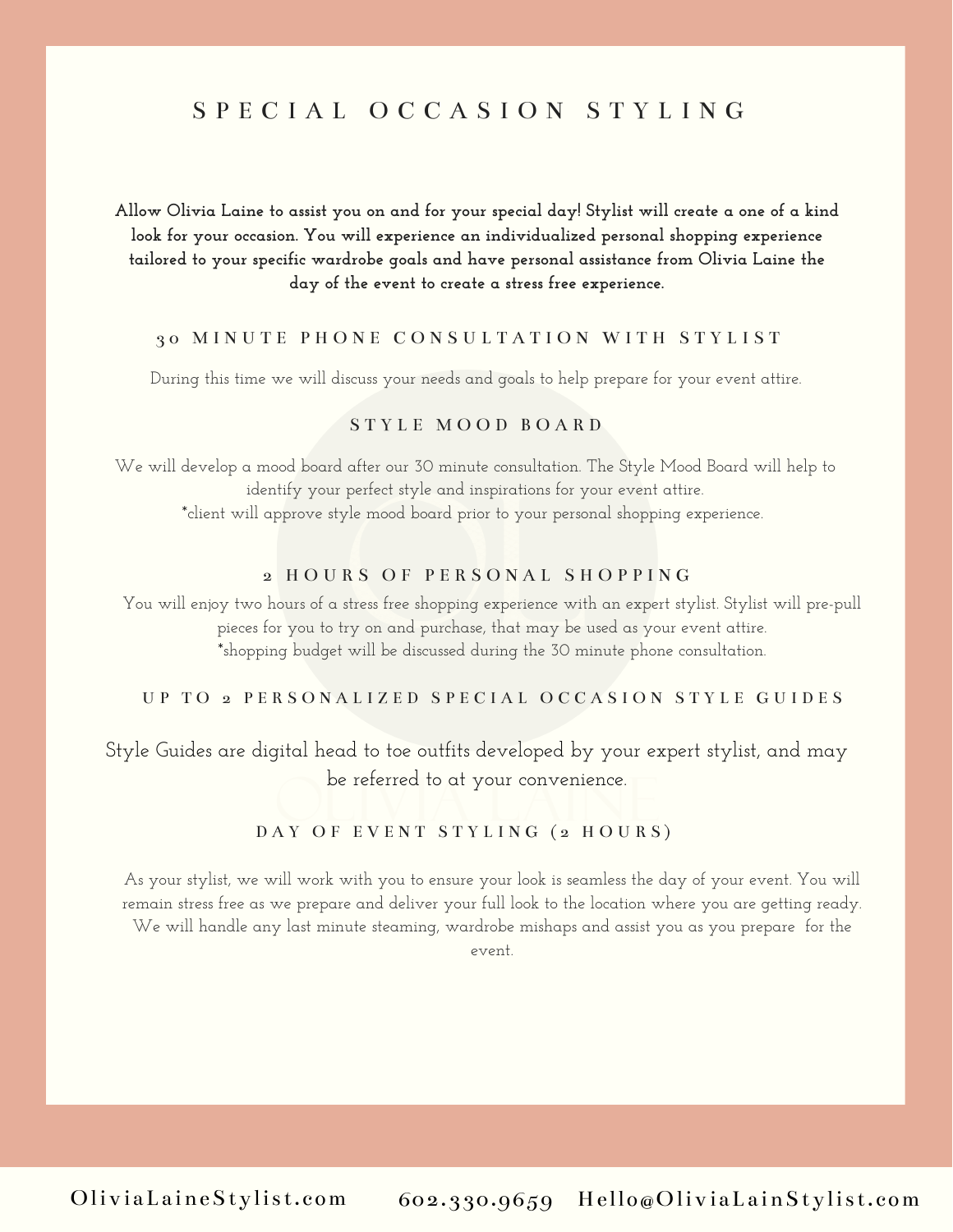### W A R D R O B E T R A V E L S E R V I C E S

**Allow Olivia Laine to handle the stress of packing for your next business trip, speaking engagement or vacation! Your wardrobe is special and having the right garments with you while you're out of town is imperative. Olivia Laine will develop a personalized wardrobe itinerary according to your destination, weather forecast and the events you have scheduled. We will prepare your wardrobe for each day of your trip, making traveling and your style seamless.**

#### 30 MINUTE PHONE CONSULTATION WITH STYLIST

We will discuss your travel needs and wardrobe goals for your trip.

### IN HOME PACKING

You will enjoy indulging in a few of your favorite treats while an expert stylist evaluates your current wardrobe curating full head to toe looks, while organizing and packing your travel wardrobe in the luggage you provide.

#### WARDROBE ITINERARY

You will receive a virtual wardrobe Itinerary to help guide your style each day of your trip prior to your departure.

\*Up to seven full head to to looks